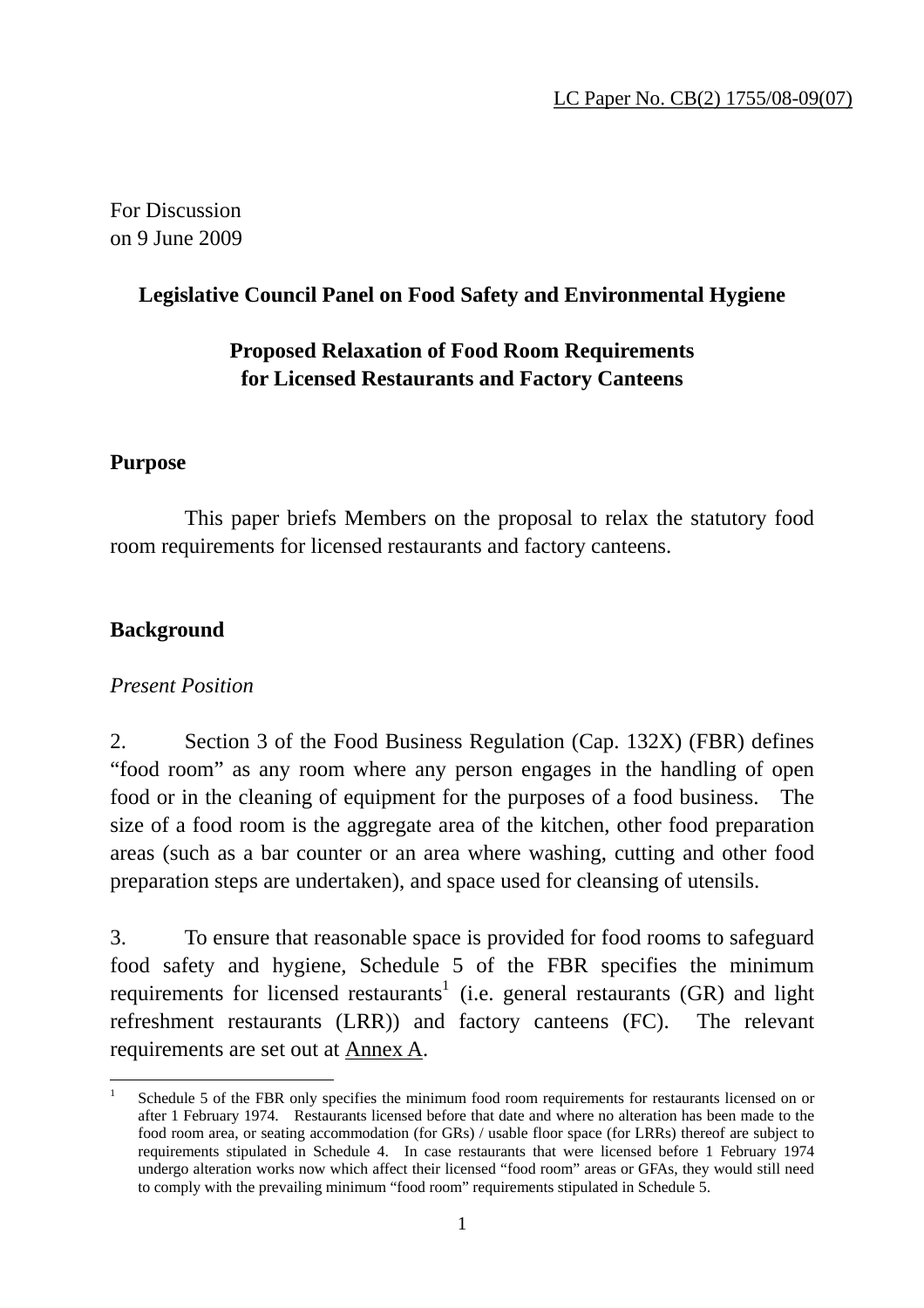4. In the case of a GR or LRR, the statutory minimum food room requirement is to some extent inversely proportional to its gross floor area<sup>2</sup> (GFA) in recognition of the economy of scale enjoyed by larger restaurants. Hence, the larger a GR or LRR, the lower is the percentage requirement of the food room size to its GFA.

5. For GRs, there are four levels of food room requirements which gradually decrease from 30% to 21% of the GFA, as one moves up the area bands from the smallest of  $100m^2$  or less to the largest of  $251m^2$  or over. There is also an absolute minimum food room area and a separate minimum kitchen area specified for each area band.

6. The case for LRRs is similar. The food room requirements as a percentage of GFA gradually decrease as the size of an LRR moves up the six area bands from the smallest of  $22m^2$  or less to the largest of  $186m^2$  or over. By comparison, the food room requirement for an LRR as a percentage to its GFA is lower than that for a GR because the types of food that can be prepared in an LRR are limited.

7. For FCs, the present requirement is "15% of the GFA, but not less than 6 m<sup>2</sup>", regardless of the GFA of the premises.

### *The Review and Considerations*

8. The minimum food room requirement has been in place for many years. It is a useful control measure for ensuring food safety and hygiene standards of licensed restaurants and FCs in a densely populated city like Hong Kong where space is often a constraint for commercial establishments. From time to time, we receive suggestions from the food trade for its relaxation.

9. The Food and Environmental Hygiene Department (FEHD) has reviewed the minimum food room requirement, including the scope for revising the area bands and their corresponding requirements without compromising food safety and hygiene.

 $\frac{1}{2}$  According to Schedule 5 of FBR, GFA is the roofed-over area used exclusively for the business of the restaurant or factory canteen. It includes store-rooms, cold storage chambers, staff changing rooms, offices, air-conditioning engine rooms, lavatories, lift lobbies, stair halls and any space used exclusively by the restaurant or factory canteen. It does not include any yard or open space.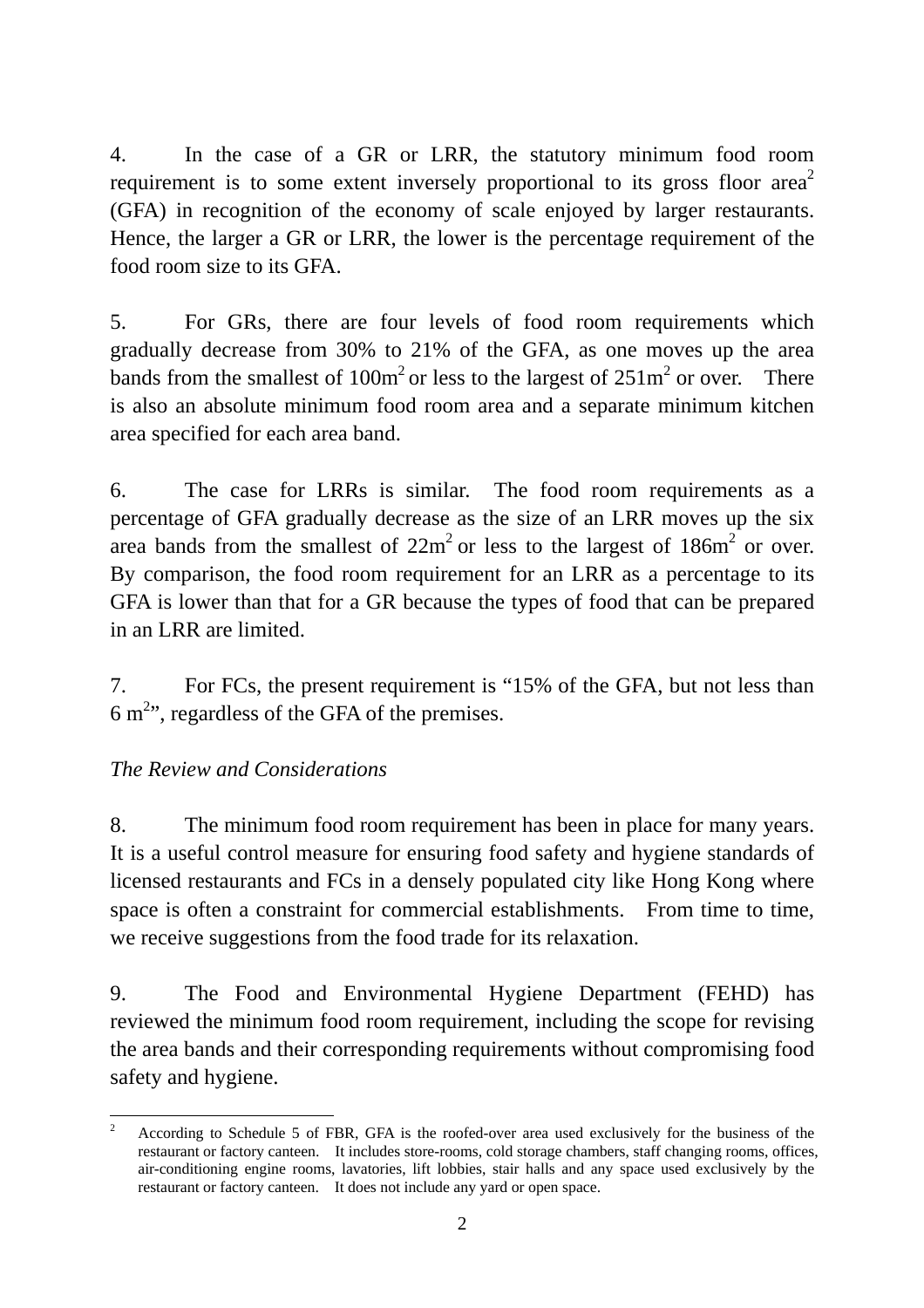10. The existing area bands and their corresponding minimum food room requirements came into effect in 1974. Over time, we have seen significant changes in the operation of food businesses. At present, there are more than 2 400 GRs (29%) and nearly 130 FCs (27%) with a GFA of  $250m^2$  or over. Many food businesses operate in chains and share the same food supplier who undertakes some common food preparation procedures centrally before delivering food to individual outlets. This reduces the food room area required within individual food business premises for serving the same number of customers. Improvements in food handling and storage equipment as well as enhanced food safety awareness have also raised the general hygiene standard of food businesses. In view of these developments, FEHD considers there is scope in relaxing the existing minimum food room and kitchen requirements to allow greater flexibility to operators. The Buildings Department and Fire Services Department have been consulted and they have no objection to the proposals.

#### **The Proposal**

- 11. We propose
	- (a) to introduce new area bands for larger-scale GRs and FCs and reduce their minimum food room requirements. More specifically, the existing top area band of "251  $m<sup>2</sup>$  or over" for GRs should be replaced by three area bands, namely, " $>250 - 500$  m<sup>2</sup>", " $>500 - 1000$  m<sup>2</sup>" and ">1 000  $m<sup>2</sup>$ ". Three new area bands are also introduced for FCs. The minimum food room requirements for GRs will be reduced from the existing 21% to 16%, 13% and 10% respectively for the three new area bands. Since the existing minimum food room requirement for FCs is lower (at 15% for all sizes), we propose a more moderate reduction to 14%, 12% and 10% respectively for the three new area bands;
	- (b) to reduce the minimum food room requirements for GRs in existing smaller area bands from 30%, 25% and 23% to 25%, 22% and 19% of the GFA respectively; and
	- (c) to retain the existing requirement for GRs to provide for a kitchen, but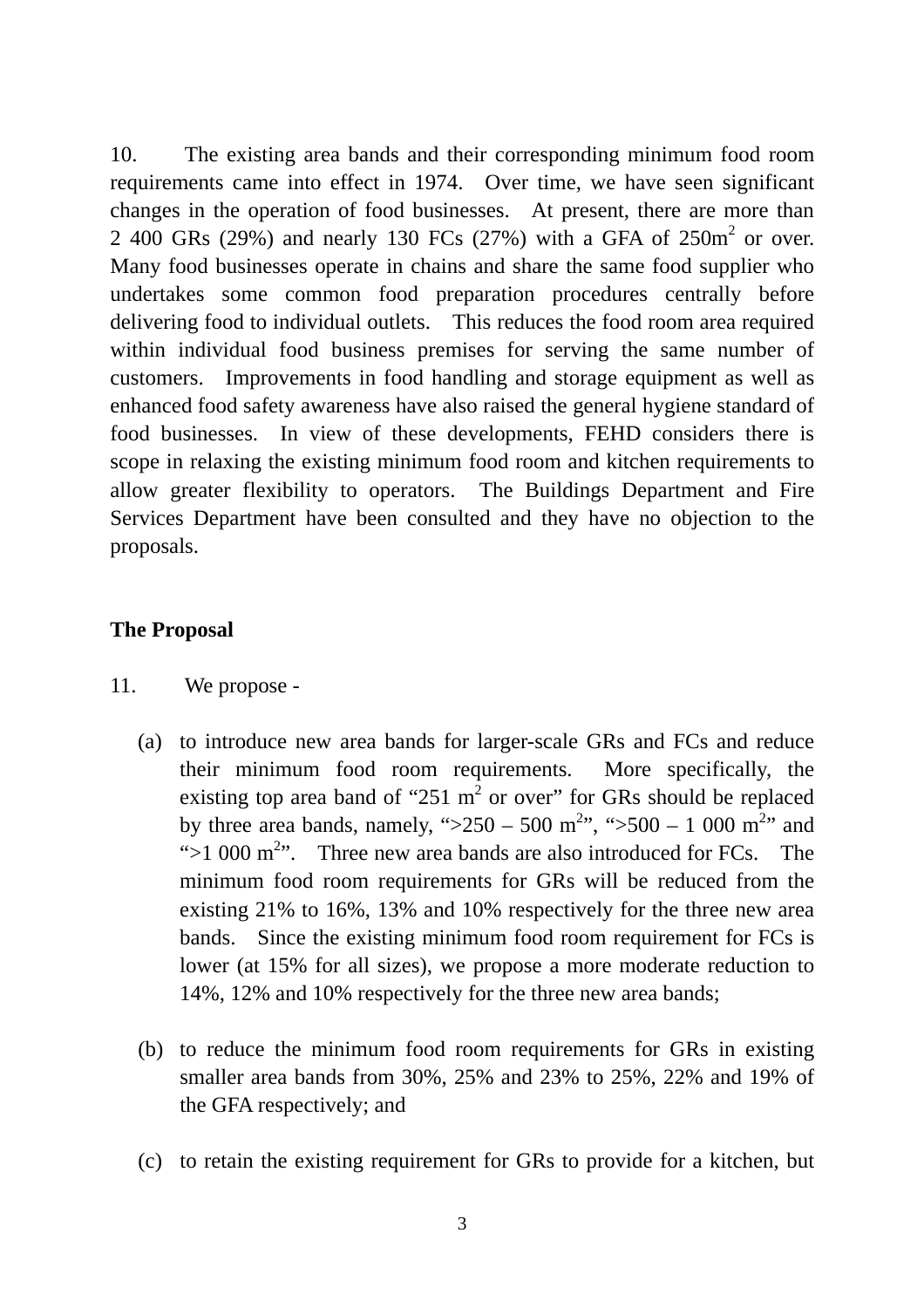remove the minimum kitchen area requirement; and

(d) in view of the proposed relaxations described in (a) and (b) above, to revise the absolute minimum food room area for each area band of GRs and LRRs to ensure that a restaurant at the lower end of a higher area band will be required to provide a food room larger in size than that required of one at the upper end of a lower area band despite the diminishing percentage requirement. The opportunity should also be taken to align the area bands and remove existing anomalies. For example, at present a GR with a GFA of 150.5  $m^2$  is neither covered by the lower area band of "101 – 150 $m<sup>2</sup>$ " nor the higher area band of "151 –  $250m^{2}$ ".

12. A detailed comparison of the relaxation proposals with the existing requirements is at Annex B.

13. Following implementation of the relaxation proposals, all food premises will continue to be subject to rigorous monitoring and controls including inspections, enforcement and licence suspension / cancellation on accumulation of demerit points. These will ensure the relaxation will not adversely affect food safety or hygiene.

### **Trade Consultation**

14. We consulted the food business trade on the proposals described in paragraph 11 above on 14 May 2009. They were supportive and urged the Administration to take forward the proposals as soon as practicable.

### **Way Forward**

15. Subject to the views of this Panel, we will initiate a legislative exercise to amend the FBR for effecting the relaxation proposal. Our plan is to table the amendment regulation for negative vetting by the Legislative Council in the 2009/10 legislative session.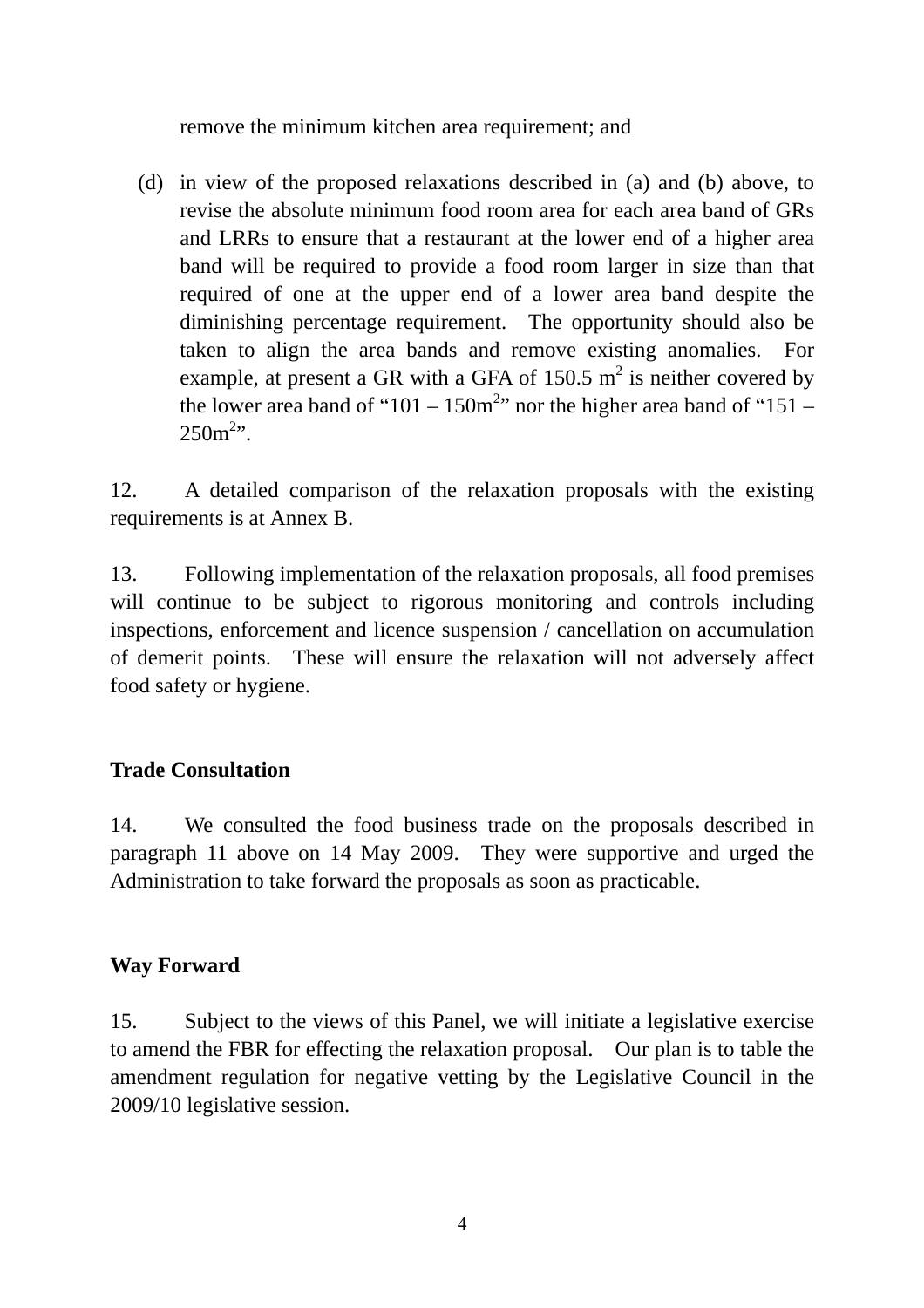## **Advice Sought**

16. Members are invited to comment on the proposals in paragraph 11 above.

**Food and Health Bureau Food and Environmental Hygiene Department June 2009**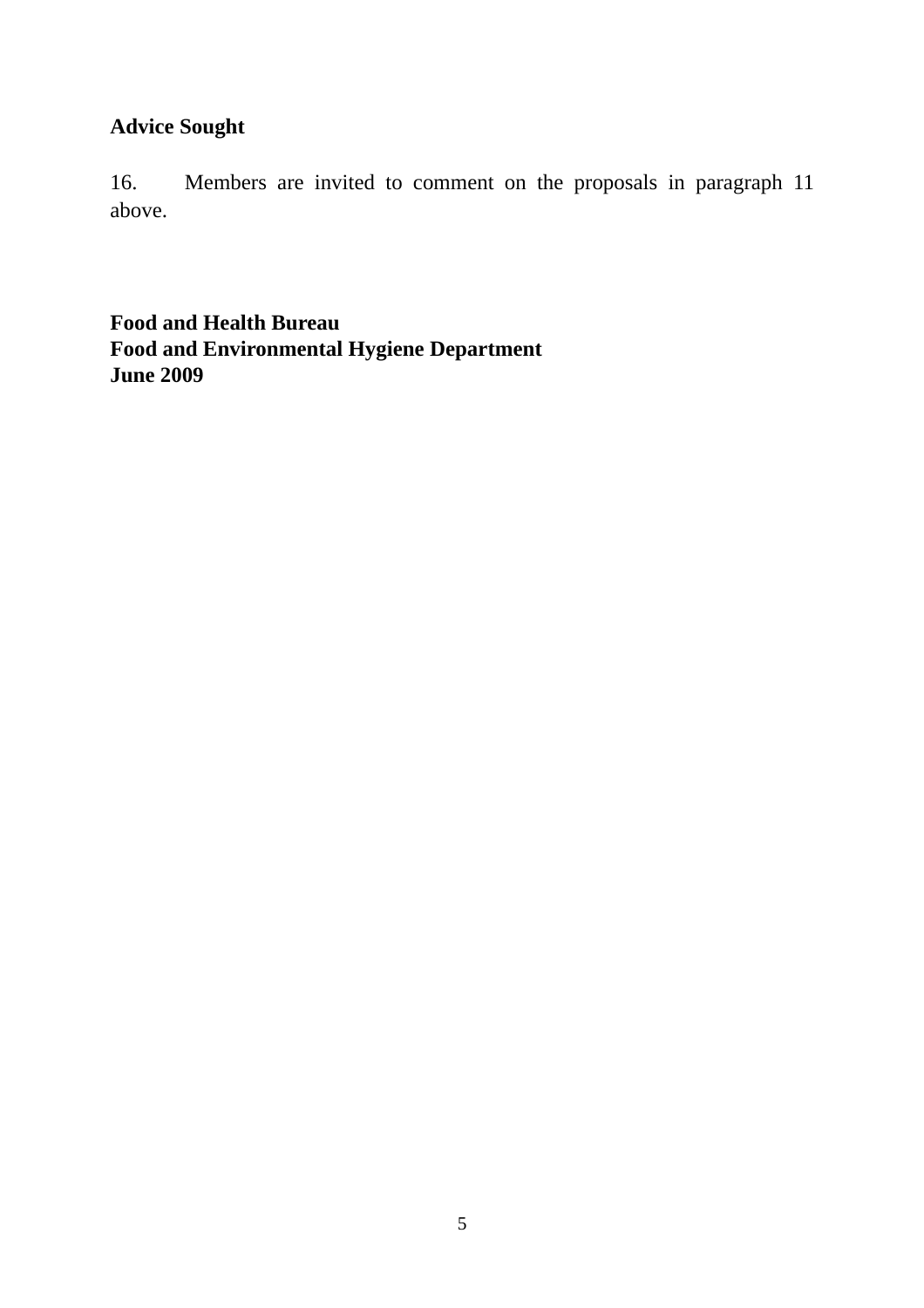Annex A

### **Ratio of Food Preparation Space, Scullery and Kitchen Area to Gross Floor Area Existing Requirements**

| Gross floor area | Minimum      | Minimum aggregate area of kitchen,                 |
|------------------|--------------|----------------------------------------------------|
| in $m2$          | kitchen area | food preparation room and scullery                 |
|                  | in $m2$      | accommodation in $m2$                              |
| 100 or less      | 6            | 30% of gross floor area, but not less than 9 $m2$  |
| 101-150          | 10           | 25% of gross floor area, but not less than 27 $m2$ |
| 151-250          | 10           | 23% of gross floor area, but not less than 36 $m2$ |
| 251 or over      | 14           | 21% of gross floor area, but not less than 54 $m2$ |

## **General Restaurants**

## **Light Refreshment Restaurants**

| Gross floor area | Minimum aggregate area of kitchen, food                          |  |
|------------------|------------------------------------------------------------------|--|
| in $m2$          | preparation room and scullery accommodation in $m2$              |  |
| 22 or less       | Not less than $5 \text{ m}^2$                                    |  |
| $23 - 35$        | 20% of gross floor area or $7 \text{ m}^2$ whichever is the less |  |
| $36 - 55$        | 18% of gross floor area or $8 \text{ m}^2$ whichever is the less |  |
| 56-95            | 14% of gross floor area or 12 $m2$ whichever is the less         |  |
| 96-185           | 13% of gross floor area or 17 $m2$ whichever is the less         |  |
| 186 or over      | 9% of gross floor area or 28 $m2$ whichever is the more          |  |

### **Factory Canteens**

| Gross floor area     | Minimum aggregate area of kitchen, food             |  |
|----------------------|-----------------------------------------------------|--|
| in $m^2$             | preparation room and scullery accommodation in $m2$ |  |
| Any gross floor area | 15% of gross floor area, but not less than 6 $m2$   |  |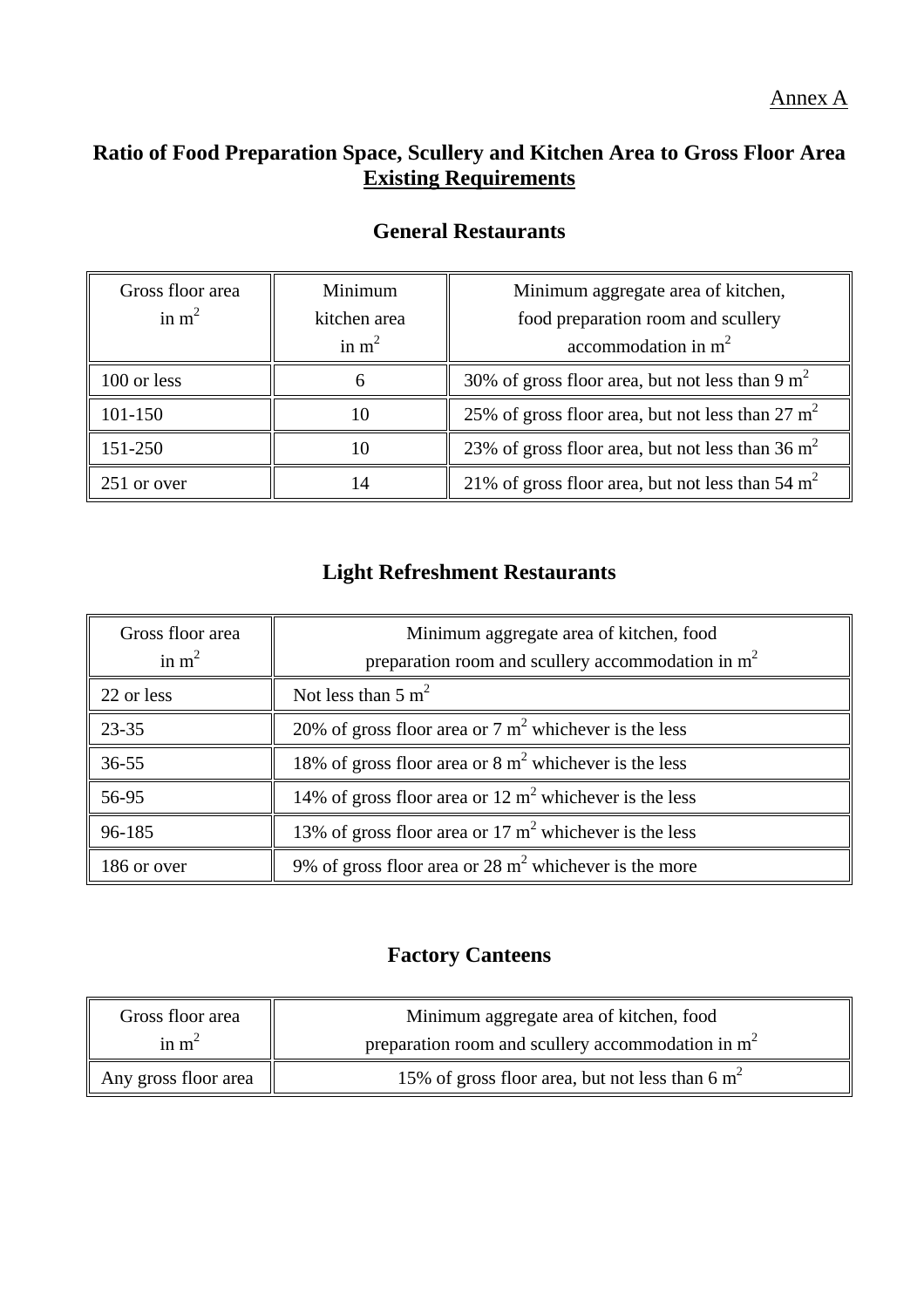Annex B

# **A Comparison between Existing and Proposed Food Room Requirements**

| Gross floor area (GFA)<br>in $m2$ |                   | Minimum kitchen<br>area in $m2$ |                                                                                                  | Minimum aggregate area of kitchen,<br>food preparation room and scullery<br>accommodation in $m2$<br>(% of GFA or absolute size,<br>whichever is the more) |            |
|-----------------------------------|-------------------|---------------------------------|--------------------------------------------------------------------------------------------------|------------------------------------------------------------------------------------------------------------------------------------------------------------|------------|
| Existing                          | Proposal          | Existing                        | Proposal                                                                                         | Existing                                                                                                                                                   | Proposal   |
| 100 or less                       | Ditto             | 6                               |                                                                                                  | 30% or 9                                                                                                                                                   | 25\% or 8  |
| 101-150                           | $> 100 - 150$     | 10                              | Kitchen to be<br>provided, but<br>area<br>$\left\Vert$ requirement to $\right\Vert$<br>be waived | 25% or 27                                                                                                                                                  | 22\% or 25 |
| 151-250                           | $> 150 - 250$     | 10                              |                                                                                                  | 23% or 36                                                                                                                                                  | 19% or 33  |
| 251 or over                       | $> 250 - 500$     | 14                              |                                                                                                  | 21\% or 54                                                                                                                                                 | 16% or 48  |
|                                   | $\geq 500 - 1000$ |                                 |                                                                                                  |                                                                                                                                                            | 13% or 80  |
|                                   | > 1000            |                                 |                                                                                                  |                                                                                                                                                            | 10% or 130 |

# **General Restaurants**

### **Light Refreshment Restaurants**

| Gross floor area (GFA)<br>in $m2$ |               | Minimum aggregate area of kitchen, food preparation room<br>and scullery accommodation in $m2$<br>(% of GFA or absolute size, whichever is the less) |                                     |  |
|-----------------------------------|---------------|------------------------------------------------------------------------------------------------------------------------------------------------------|-------------------------------------|--|
| Existing                          | Proposal      | Existing                                                                                                                                             | Proposal                            |  |
| 22 or less                        | 23 or less    | 5                                                                                                                                                    | 4.5                                 |  |
| $23 - 35$                         | $> 23 - 35$   | 20% or 7                                                                                                                                             | $20\%$ or 6                         |  |
| $36 - 55$                         | $>$ 35 $-$ 55 | 18% or 8                                                                                                                                             | 18% or 7.5                          |  |
| $56 - 95$                         | $> 55 - 95$   | 14% or 12                                                                                                                                            | 14\% or 12                          |  |
| $96 - 185$                        | $> 95 - 185$  | 13\% or 17                                                                                                                                           | 13% or 17                           |  |
| 186 or over                       | >185          | 9% or 28<br>(whichever is the more)                                                                                                                  | 9% or 18<br>(whichever is the more) |  |